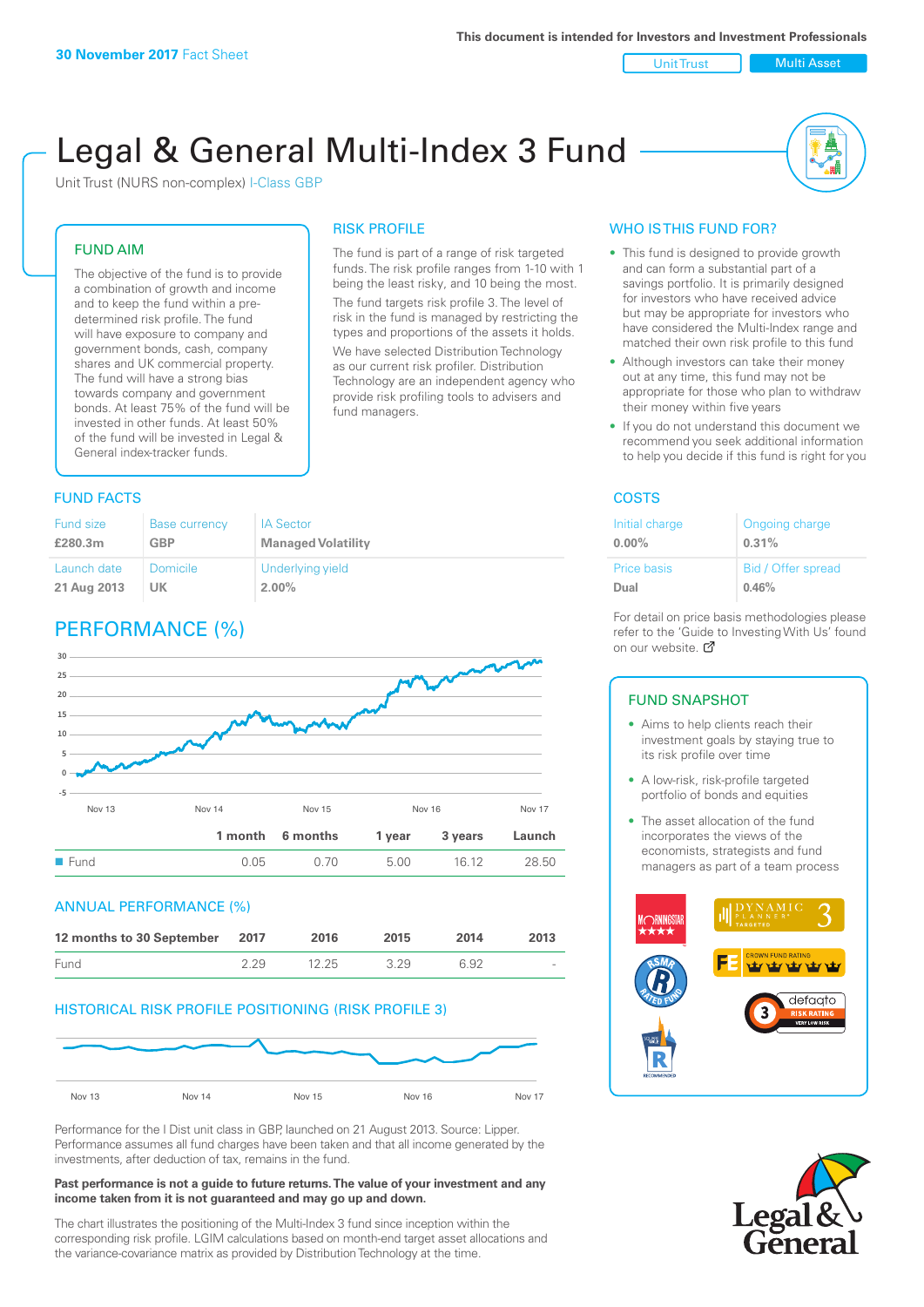# Legal & General Multi-Index 3 Fund

Unit Trust (NURS non-complex) I-Class GBP

# PORTFOLIO BREAKDOWN

All data source LGIM unless otherwise stated. Totals may not sum due to rounding.





### FUND MANAGERS

The fund managers have responsibility for managing the multi-index fund range. They are part of the Multi-Asset Funds (MAF) team in LGIM. This team focuses on designing and managing multi-asset funds that are tailored to match the specific objectives of various client types. The team sits within a wider Asset Allocation team which combines both depth of experience with a broad range of expertise from different fields, including fund management, investment consulting and risk management roles.

# TOP 10 HOLDINGS (%)

| L&G Global Inflation Linked Bond Index Fund                      |      |
|------------------------------------------------------------------|------|
| <b>LGIM Sterling Liquidity Fund Class 1</b>                      | 10.8 |
| L&G Sterling Corporate Bond Index Fund                           | 10.1 |
| L&G All Stocks Gilt Index Trust                                  | 10.0 |
| L&G Short Dated Sterling Corporate Bond Index Fund               | 8.2  |
| <b>LGIM Global Corporate Bond Fund</b>                           | 7.9  |
| L&G Emerging Markets Government Bond (US\$) Index Fund           |      |
| <b>L&amp;G UK Property Fund</b>                                  | 4.6  |
| L&G US Index Trust                                               | 4.4  |
| L&G Emerging Markets Government Bond (Local Currency) Index Fund | 4.4  |